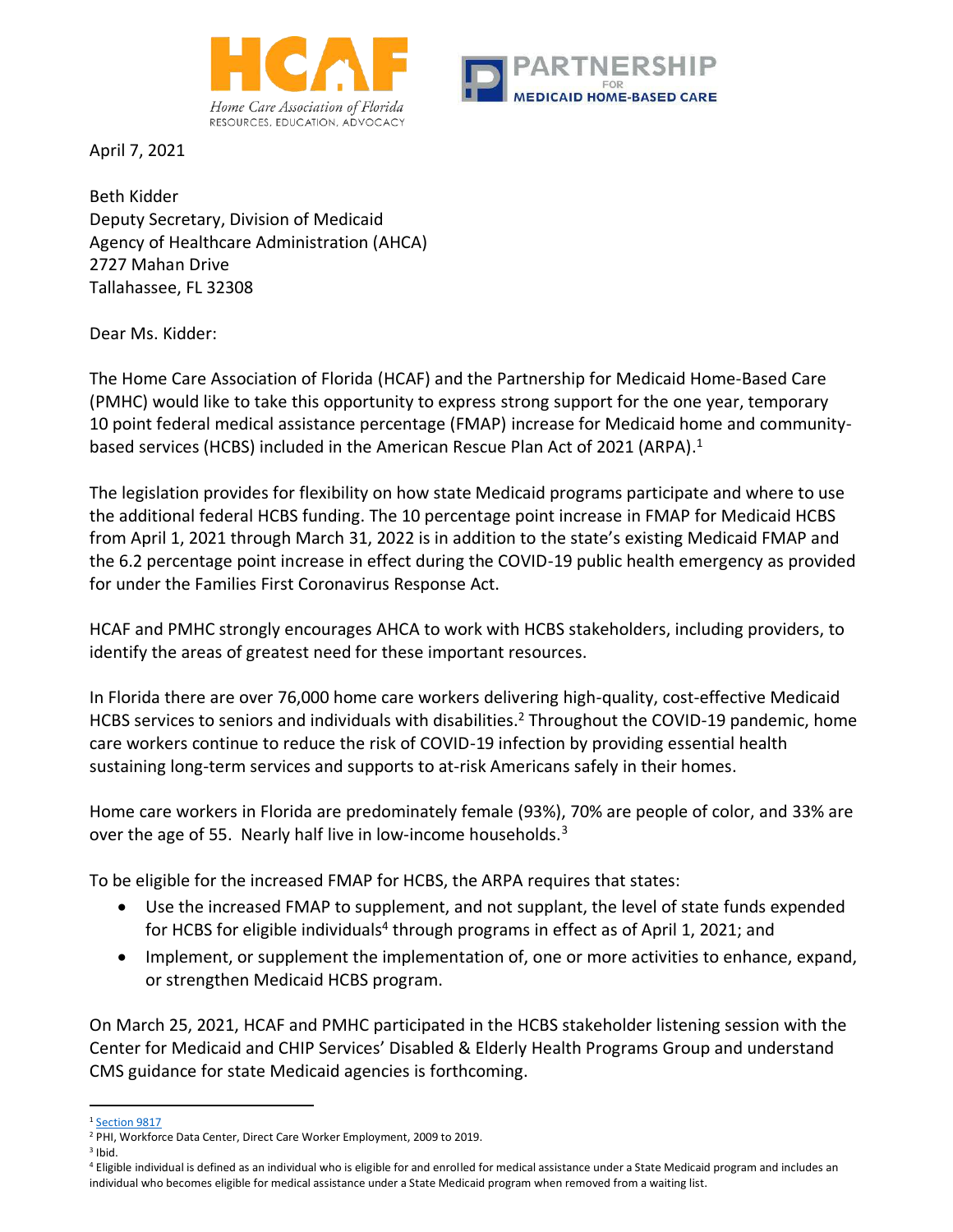HCAF PMHC Letter April 7, 2021 Page 2 of 2

HCAF and PMHC will provide further comments once the federal guidance is released, but in the interim, provide the following examples of possible activities that states may take to enhance, expand, or strengthen HCBS may include:

- Increasing rates for providers that increase direct care worker compensation;
- Providing incentives for recruitment and training of additional direct care workers;
- Providing hazard pay, overtime pay, and shift differential pay;
- Purchasing PPE for workers and assistive technologies for clients they are supporting;
- Providing benefits such as paid family leave or sick leave;
- Providing retention payments;
- Providing services to eligible individuals to reduce waiting list; and
- Supporting transition cost from institutional settings to an individual home.

Thank you for your leadership during this unprecedented time in our nation's history. HCAF and PMHC and welcome the opportunity to serve as a resource and stand ready to assist in developing policy proposals that will increase access to home and community-based services that can simultaneously benefit the dedicated home care workforce through higher wages.

If you have any additional questions, please contact Bobby Lolley at (850) 222-8967 or [blolley@homecarefla.org o](mailto:b.lolley@homecarefla.org)r Stacey Smith at (202) 742-5274 or [ssmith@medicaidpartners.org.](mailto:ssmith@medicaidpartners.org)

Sincerely,

Estog Lolley

Bobby Lolley, Executive Director **David J. Totaro, Chairman** 

Attachment

David THm

Home Care Association of Florida Partnership for Medicaid Home-Based Care

CC: Simone Marstiller, Secretary Ashley James Apthorp, Executive Office of the Governor, Mary Beth Vickers, Executive Office of the Governor

**The Home Care Association of Florida (HCAF)** is the premier trade association for the home care industry in Florida. HCAF was founded in 1989 and is a 501(c)(6), not-for-profit association dedicated to serving Florida home care providers and their vendors. HCAF exists to provide representation, communication, and advocacy for these providers, and to give them the education and information they need to deliver high quality, cost effective services to patients and clients in their home.

**The Partnership for Medicaid Home-Based Care (PMHC)** was established to advance the delivery of highquality and cost-effective Medicaid home-based care and services. Our members represent home care agencies, state home care associations, managed care organizations and other payers, and business affiliates who have come together to improve the quality and integrity of Medicaid funded home and community-based services (HCBS). Recognizing the integral role of HCBS, PMHC is dedicated to advancing and supporting public policies that strengthen the Medicaid program.